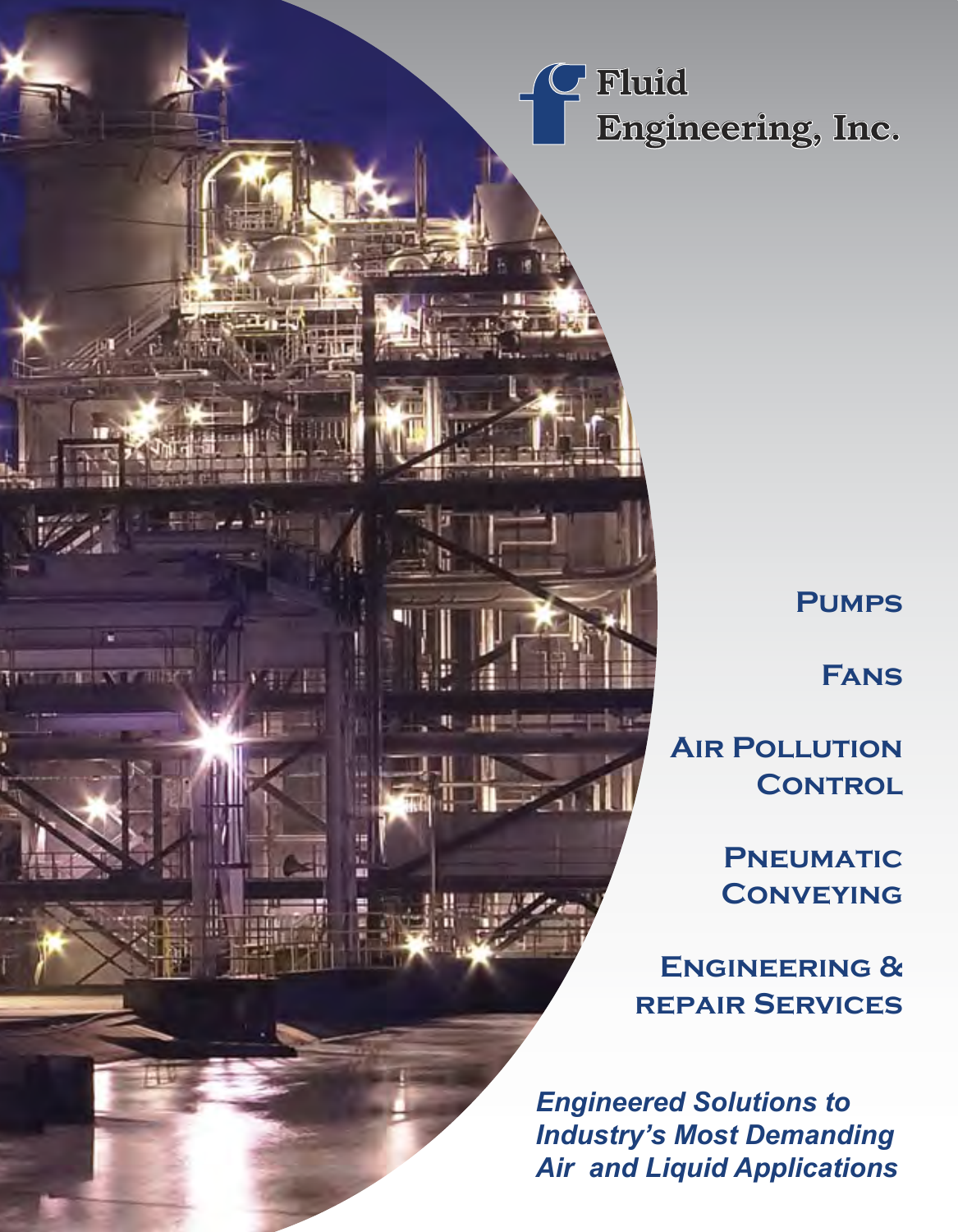

Horizontally-split doublesuction pump in power plant cooling water service

Fiberglass ANSI process pumps on seawater

Heavy-duty centrifugal pump on 12% paper stock.

Fluid Engineering provides pumps and custom pump packages for:

- •Automotive,
- •Chemical,
- •Food Processing,
- •Iron & Steel
- •Minerals,
- •Pharmaceuticals,
- •Power,
- •Pulp & Paper, and
- •General Manufacturing Processes

Duplex stainless steel ANSI pump on wastewater sludge.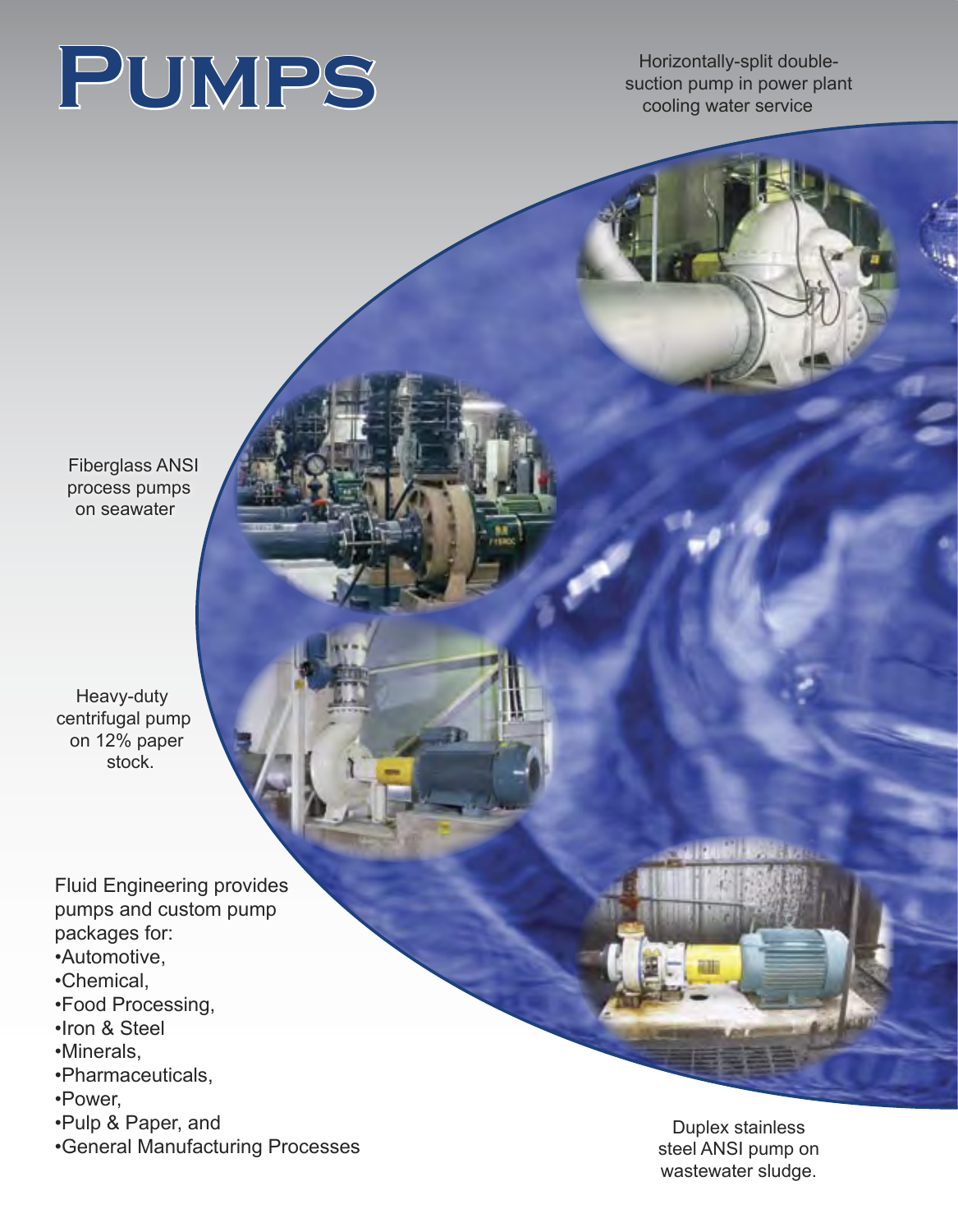Batch metering system for a chemical additive.

> An air-operated doublediaphragm chemical batch metering system for a specialty chemical supplier.

Four jacketed rotary gear pump units bound for rosin service.

From centrifugal to positive displacement, from batch transfer to precise metering, Fluid Engineering will size, select and build the best pump unit for your application.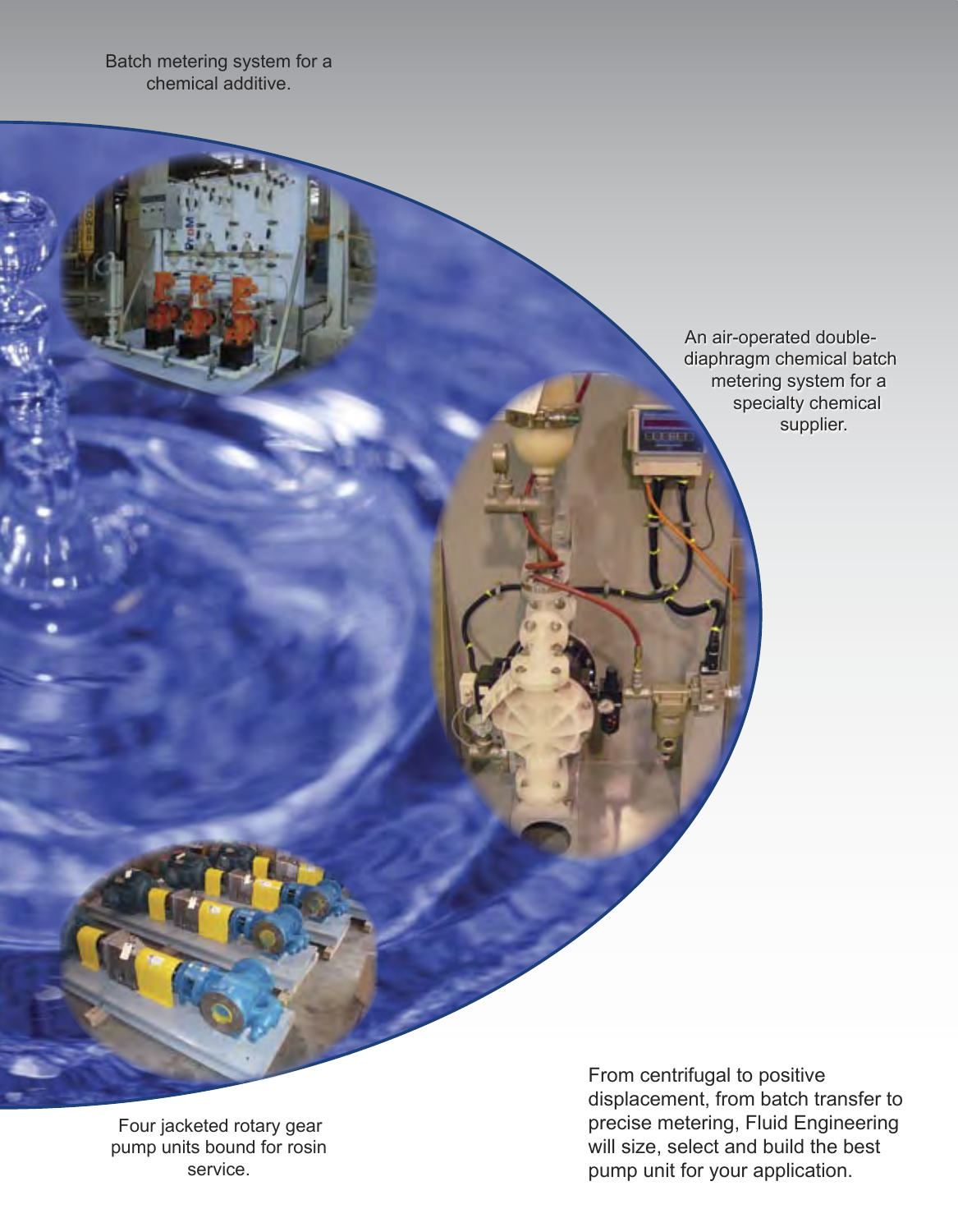

Fiberglass centrifugal blower exhausting a packed-bed scrubber.

Fluid Engineering provides industrial ventilation for any size facility from small wareshouses to large casting floors.

Fluid Engineering fans move: •Hot air,

•Toxic and corrosive fumes,

•Dust-laden air, and

•Fresh, conditioned make-up air.

Upblast axial fan with swingaway construction.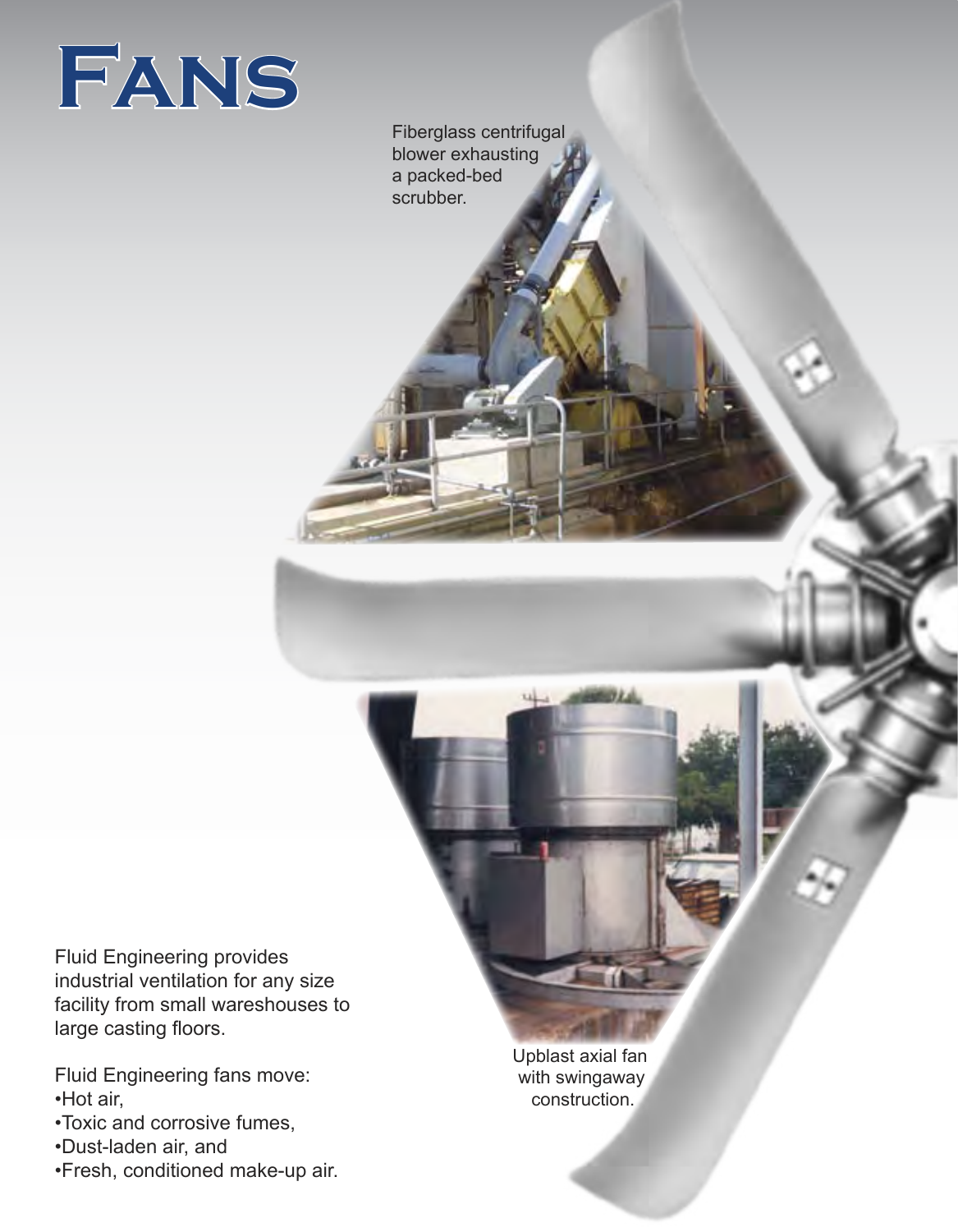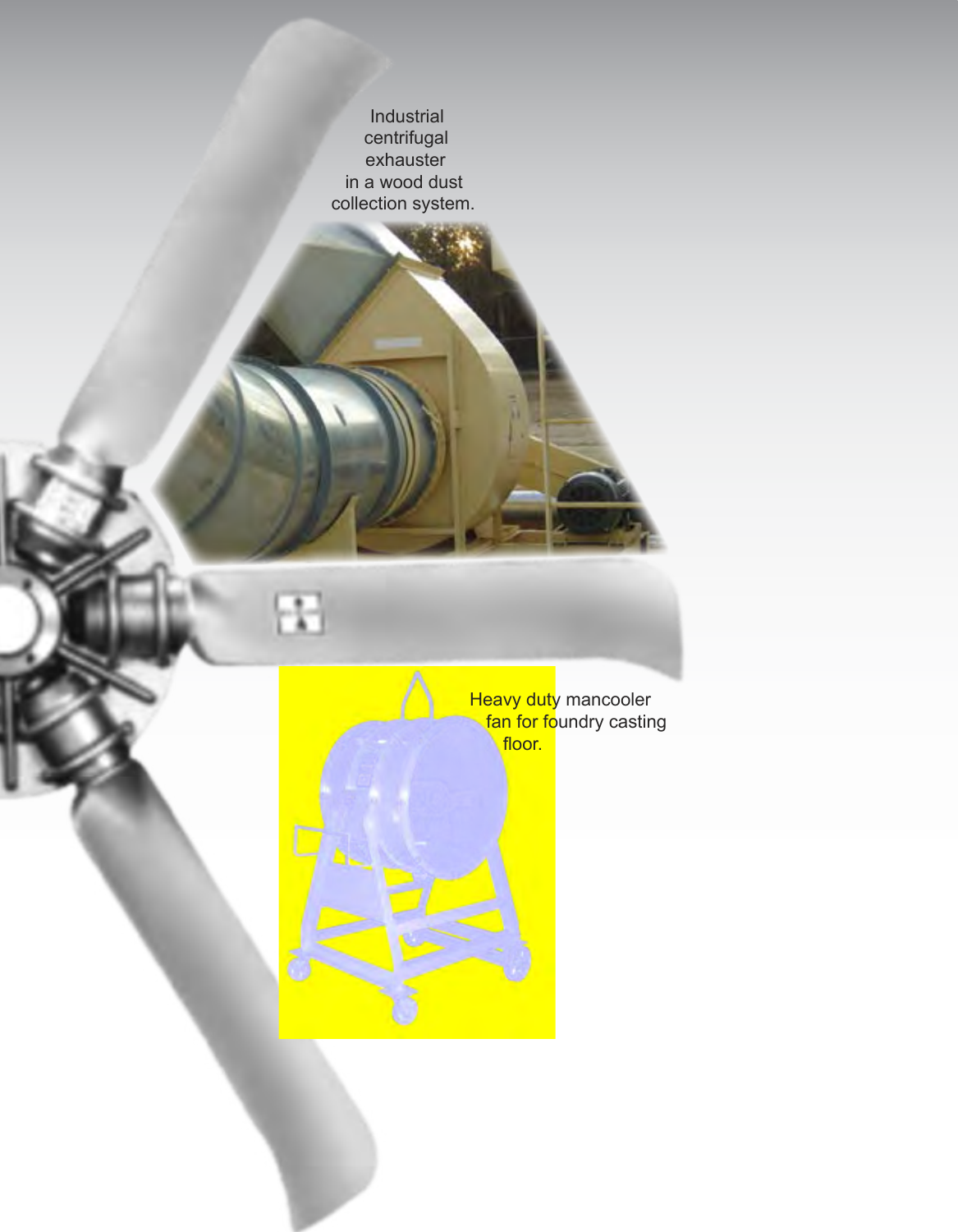## AIR POLLUTION CON





Design drawing for the wood dust collection system shown above.





Custom hoods collecting foundry met-fumes.

Complete wood dust collection system with hoods, duct, collectors,

systems, airlocks, and material relay conveyor

fans, return air

to hopper.

Fluid Engineering supplies turn-key solutions to dust and fume problems. From preliminary design to installed equipment, Fluid Engineering can clean your air to exceed OSHA and EPA standards.

Fluid Engineering provides air pollution control systems for various industries, including: Automotive, Chemical, Foundry, Minerals, Pharmaceutical, Rubber, Iron & Steel, and Woodworking.

Dust collection and conveying system for abrasive grindings at an automotive facility.

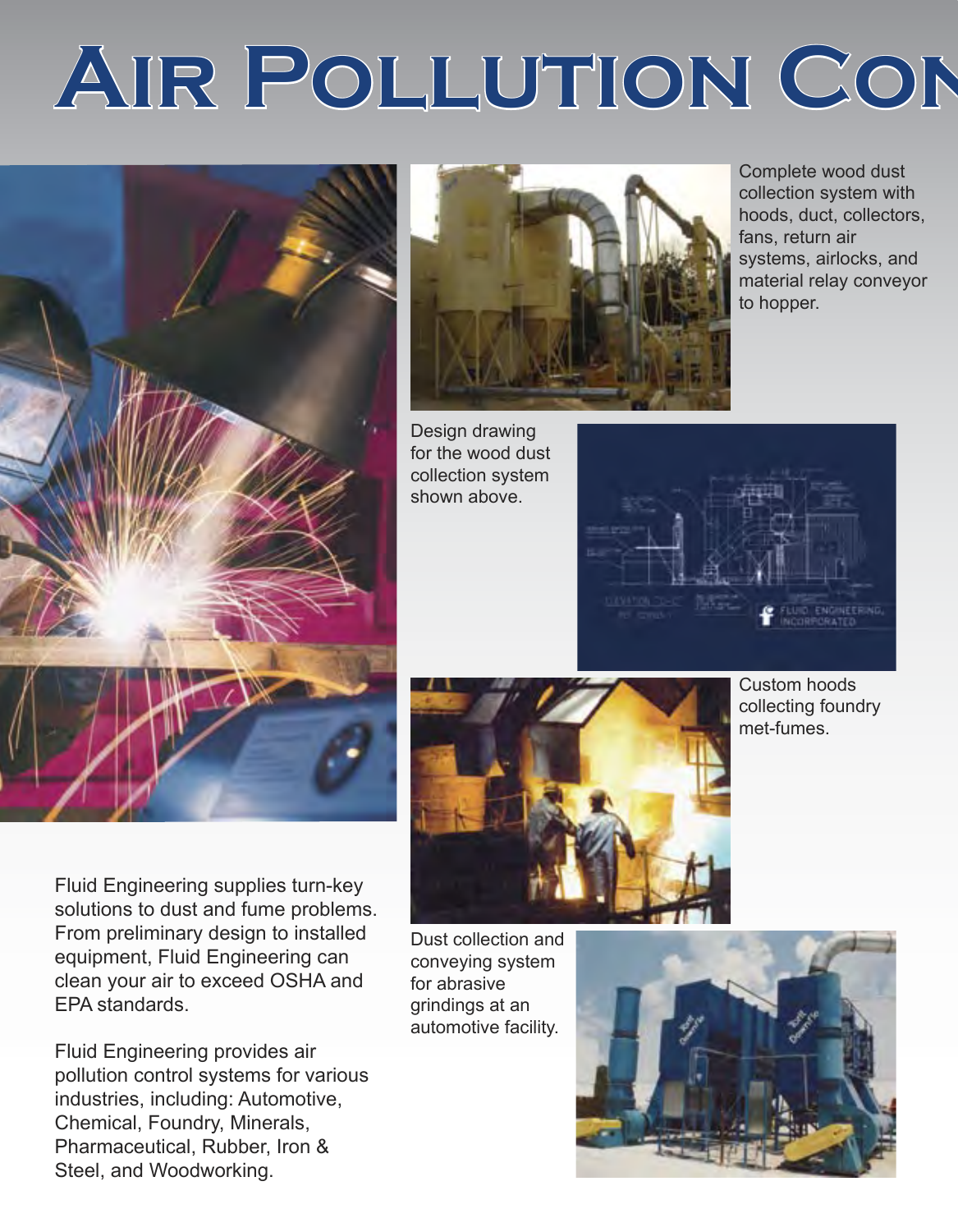

Cutting and grinding dust collection system in an aerospace facility.





Machine-mounted coolant mist collector on a CNC machining center.

Packed fume scrubber system in a plating facility.





Fluid Engineering offers expertise and equipment to optimize your existing pollution control system. For example:

- •Better hoods collect efficiently.
- •Airlocks reduce leaks.
- •Filtration technology lowers costs.
- •Efficient fans save energy.
- •Silencers quiet the noise.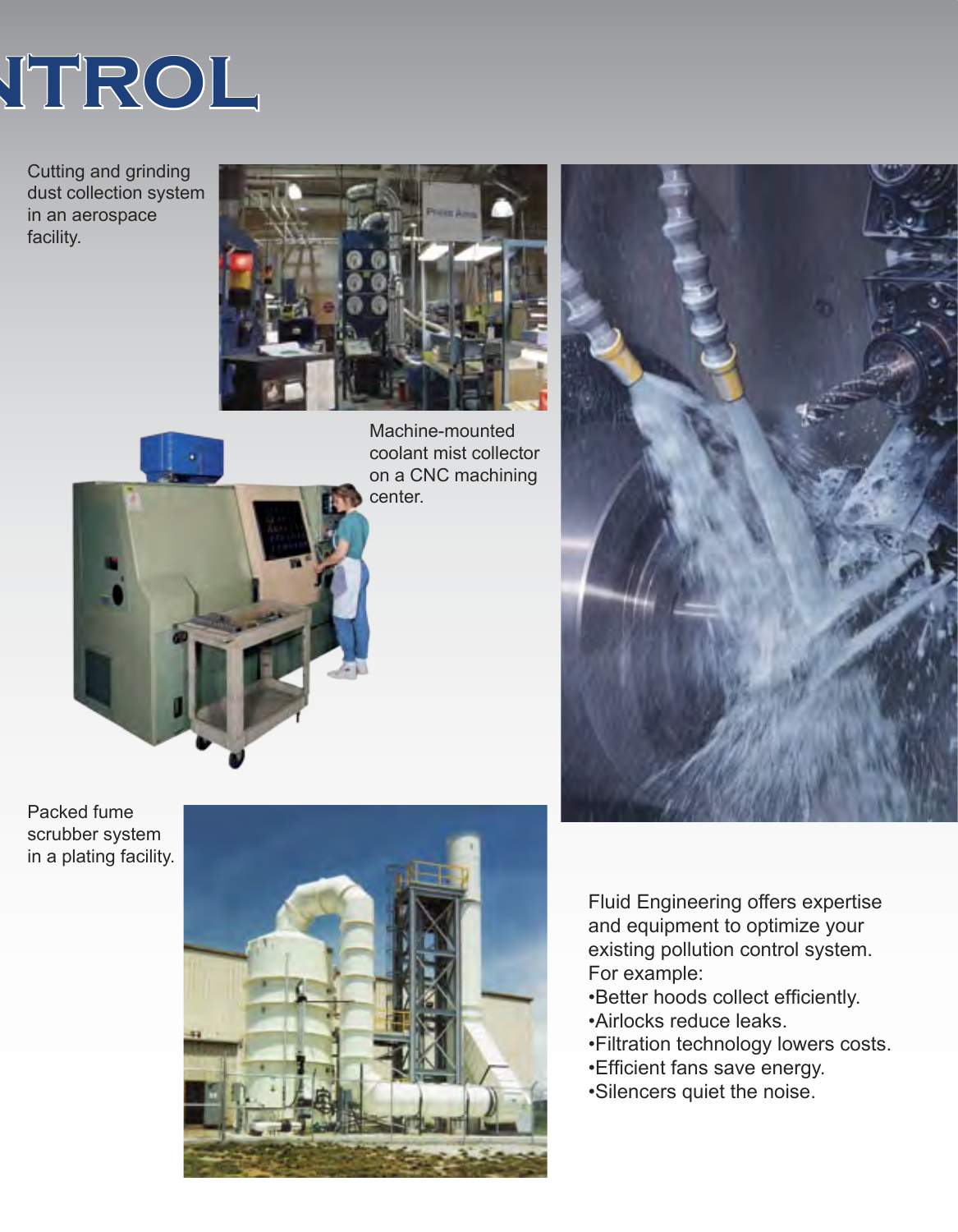

From "Ash to Zinc," Fluid Engineering can design a system to convey almost any product.



Blower package conveying hydrated lime.

can design a reliable and efficient meterial system or select the best components to optimize a system.



Rotary airlocks with wear-back elbows conveying lime kiln dust at 450 degrees Fahrenheit.



Petro-chemical powder transfer and storage system.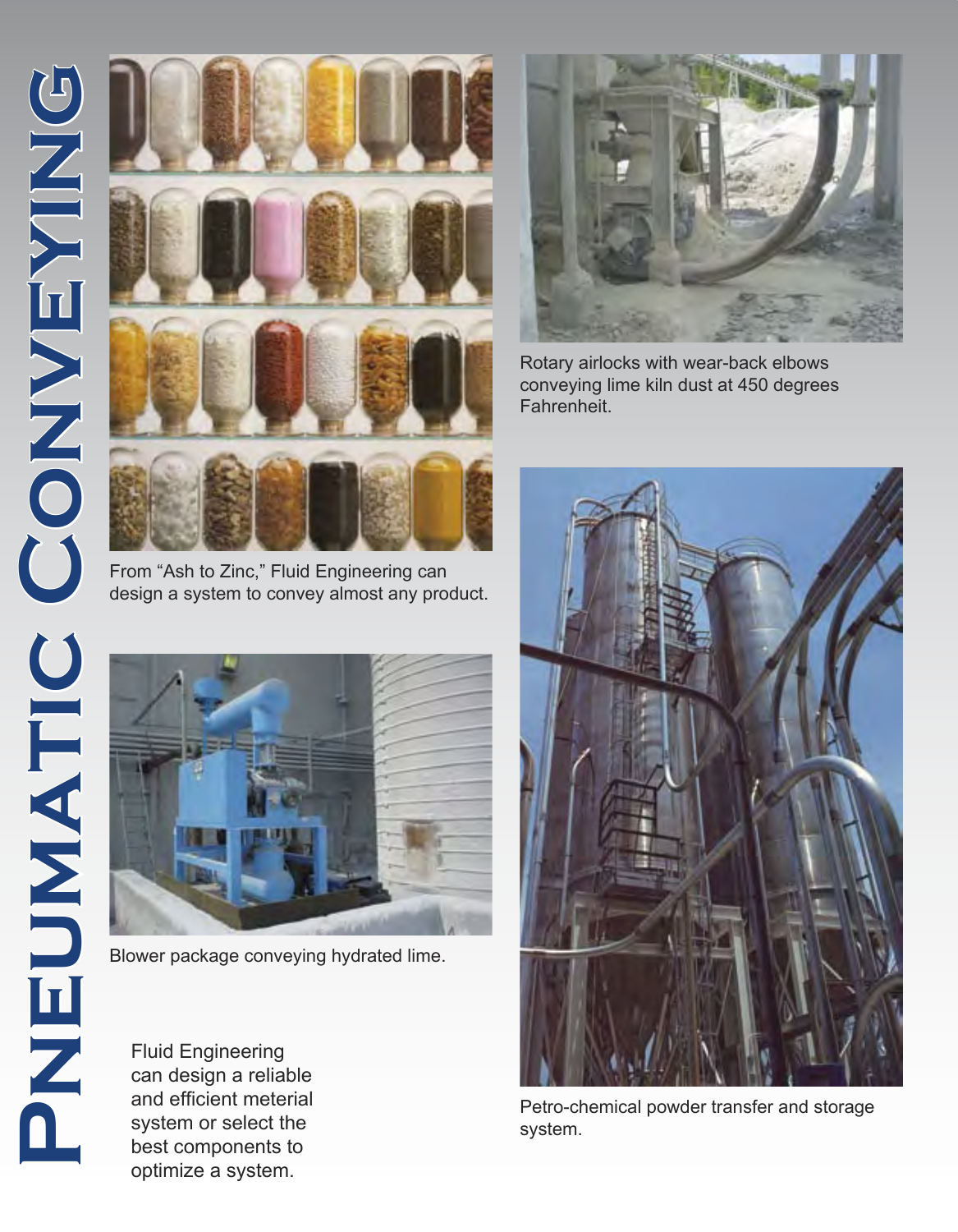





Centrifugal pump system with two stage redundant afterfilters. Skid computer model at left, finished system at right.



Air-flow measurement.

Fluid Engineering engineering services include:

- •Pumping system packages,
- •Dust collection system design,
- •Exhaust system evaluation,
- •Pneumatic conveying system design,
- •Ventilation system design,
- •Air system testing and balancing.

Contact Fluid Engineering today for solutions to your liquid, air and material handling needs.



Proposed air duct layout for dust collection system upgrade, featuring data from a series of air system tests included the test shown at left.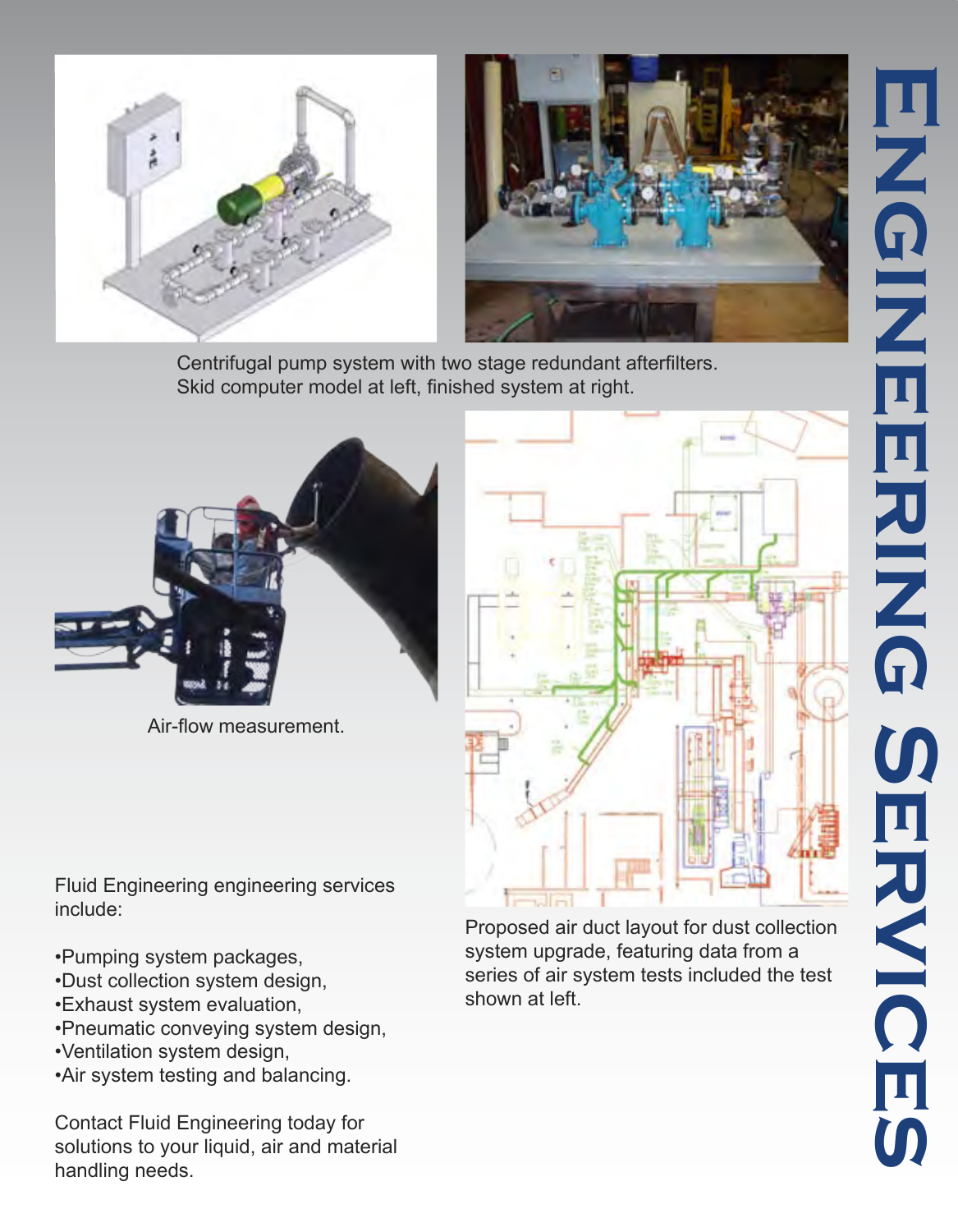

ANSI end-suction centrifugal pump, pre-repair at left and post-repair at right.



ANSI centrifugal repair parts inventory at Fluid Engineering Birmingham warehouse.



Fluid Engineering offers factory-certified repairs of a many pump types including:

- •Centrifugal (including end-suction, vertical inline and split- case)
- •Rotary gear and lobe
- •Mechanically- (diaphragm and plunger) and hydraulically-actuated metering
- •Air-operated diaphragm (AOD)
- •Progressive-cavity
- •Peristaltic hose
- •Rotary gear and lobe
- •Canned-motor
- •Vertical turbine
- •Drum
- •Submersible
- •Piston
- •Screw

Fluid Engineering also offers service and repair of valves, meters, airlocks, blowers and a variety of fan types.

Fluid Engineering technicians can also provide onsite start-up, inspection, troubleshooting, and repair services for these types of equipment.

Split-case centrifugal pump repaired and ready for delivery.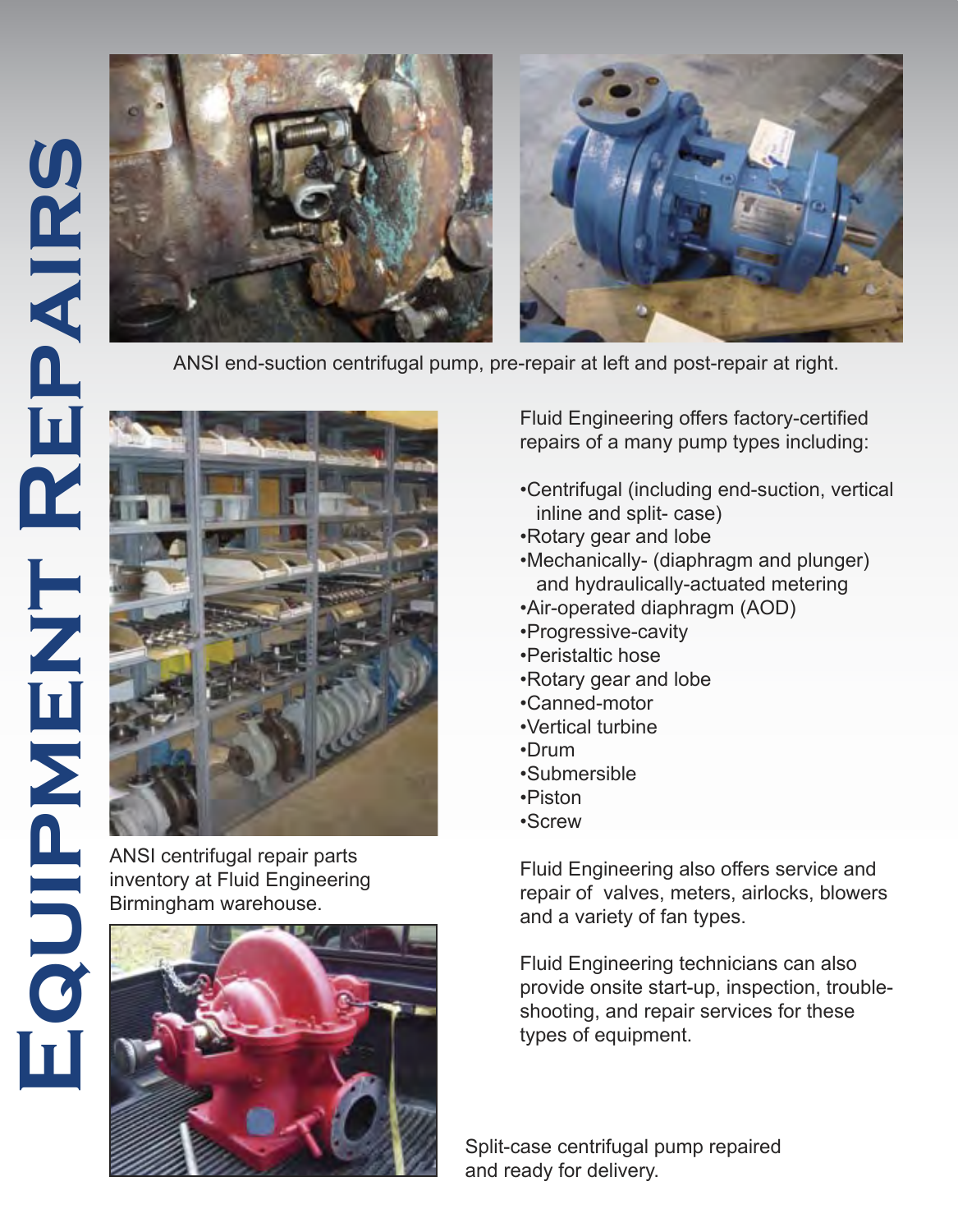**BIRMINGHAM, AL 2460 Ruffner Court Birmingham, AL 35210 phone: (205) 956-8900 fax: (205) 956-0050**

**DECATUR, AL 800 Old Trinity Road Trinity, AL 35673 phone: (256) 355-5600 fax: (256) 355-5031**

**MOBILE, AL 5821 Rangeline Road Suite 213 Theodore, AL 36582 phone: (251) 408-0822 fax: (251) 408-0823**

**DOTHAN, AL P.O. Box 1187 (36302) 360 N. Oates Street Dothan, AL 36303 phone: (334) 702-4456 fax: (334) 702-7568**

**ATLANTA, GA 7105 Duncourtney Drive Atlanta, GA 30328 phone: (770) 396-4462 fax: (770) 396-4464**

sales engineer for additional information about any of the products or services we offer.

Contact your Fluid Engineering Your Fluid Engineering sales engineer: